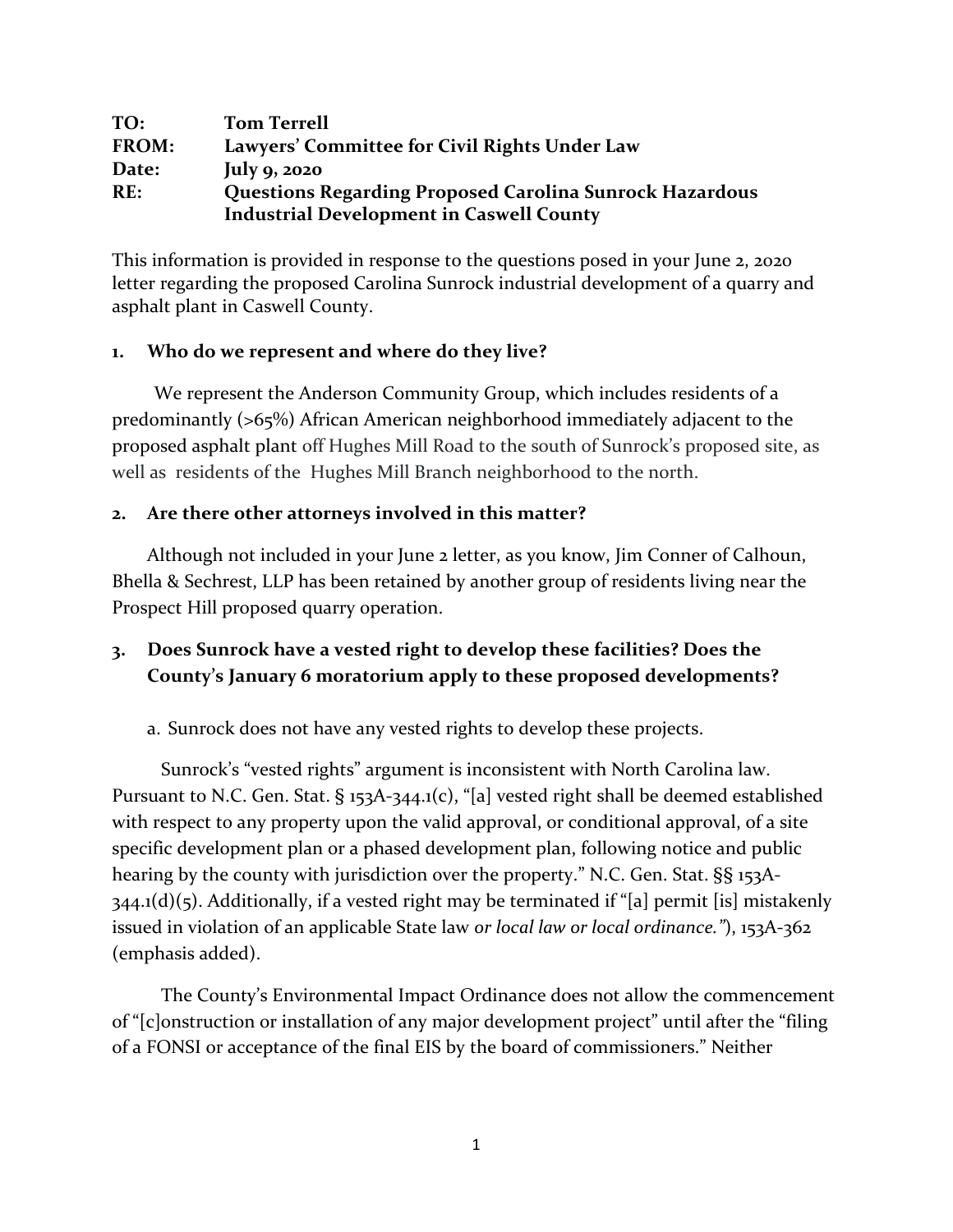condition has yet be met, nor has the public hearing required by  $\S$  14-69(b)(4)<sup>1</sup> been held. Thus, regardless of any prior zoning consistency determination (of particularly little significance here, because there is no zoning in this portion of the County) or issuance of minor permits to date, Sunrock has no statutory claim to vested rights unless and until it "valid approval" that it has complied with the County's Environmental Ordinance. <sup>2</sup> Such compliance requires acceptance of the completed Environmental Impact Statement (EIS) by the planning department or planning board, a period of notice and comment, compilation of all comments, and a public hearing by the county board of commissioners. *See* Caswell Code § 14-69(b). Given that none of these prerequisites have taken place, Sunrock cannot establish a statutory claim of vested rights.

Nor does Sunrock have a vested right to proceed under common law, which requires an affirmative showing that there has been "(1) substantial expenditures; (2) in good faith reliance; (3) *on valid governmental approval*; (4) resulting in the party's detriment." *MLC Automotive, LLC v. Town of Southern Pines*, 207 N.C. App. 555, 561, 702 S.E.2d 68, 73 (2010) (emphasis added). As noted above, Sunrock has not been given "valid government approval" by the County pursuant to its Environmental Impact Ordinance, nor have the necessary prerequisites to such approval (acceptance of a complete EIS, notice and public hearing) been met.

To our knowledge, Sunrock has not begun construction on the concrete and asphalt plant. Even if it has, Sunrock cannot show that any expenditures it may have made were in good faith reliance on the County's approval, since it continues to fail to comply with the terms of the Ordinance. In fact, rather than attempting to show good faith compliance, correspondence from Sunrock has been expressly critical of the Ordinance and contemptuous of the idea that it should be required to comply with its plain terms. *See e.g.* Letter from William Brian to Matthew Hoagland, March 11, 2020 (submitting the identical materials sent in support of state permits as the EIS submittal for the County); Letter from William Brian to Matthew Hoagland, April 2, 2020 (claiming that the EIS Ordinance "appear calculated to create" "delay and confusion," and that "the entire process is an ill-defined administrative formality."); Letter from William Brian to

 $\overline{\phantom{a}}$ 

<sup>&</sup>lt;sup>1</sup> "The hearing shall take place no later than 30 days after the close of the public review period or receipt of comments from the state clearinghouse, whichever is later." Caswell Code of Ordinances, § 14-69(b)(4).

<sup>2</sup> Sunrock counsel's letter of April 2, 2020 indicates it knew that its proposed projects would require not only an Environmental Assessment under the ordinance, but the higher level Environmental Impact Statement because of the health and well-being threat its projects pose to nearby residents: " Given the amount of public controversy surrounding Sunrock's projects, it was clear to us that an EIS was going to be required, regardless of any EA that was submitted." April 2, 2020 Brian letter to County at 3.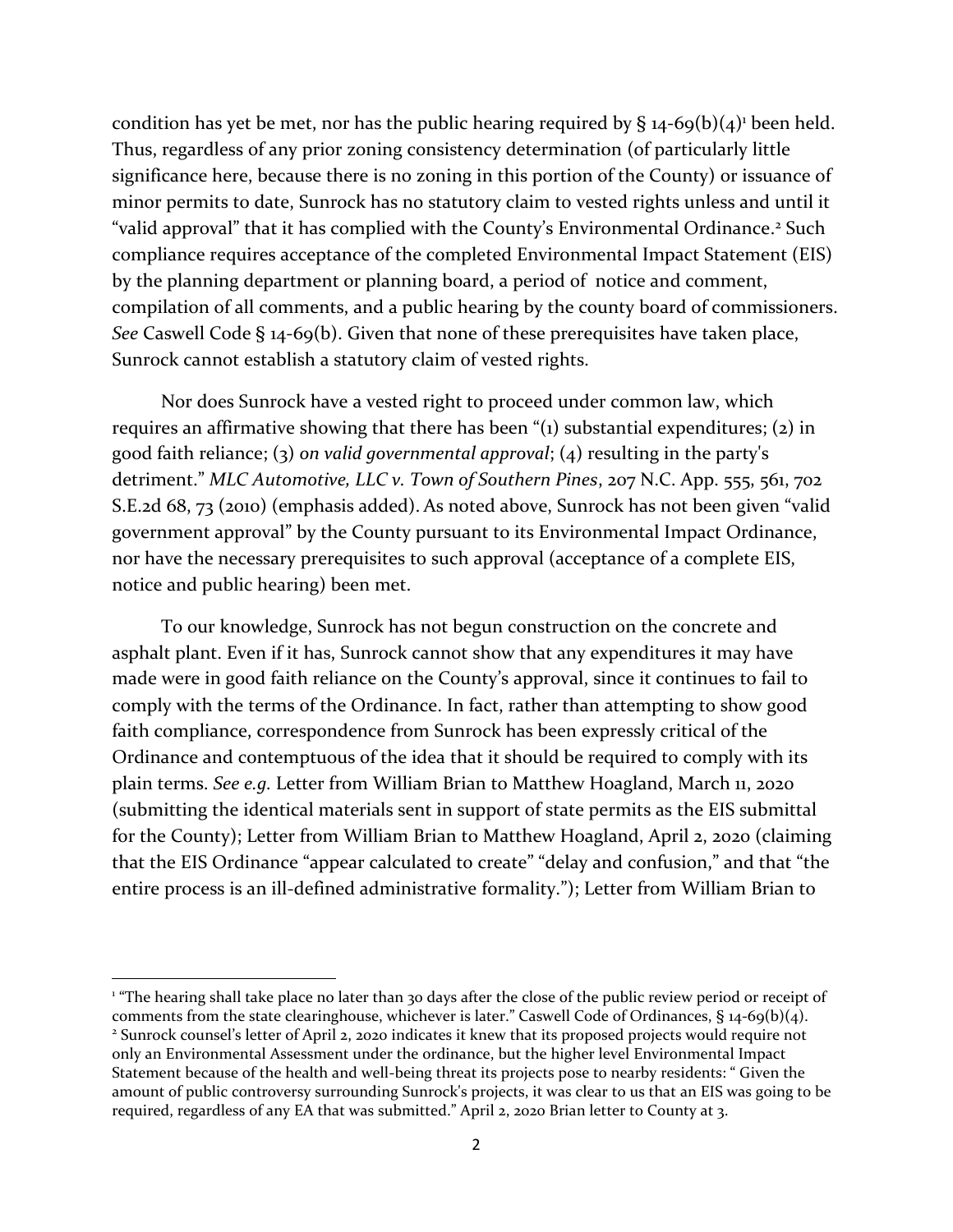Brian Ferrell, May 19, 2020 ("the County lacks the authority to require Sunrock to provide environmental statements or disclosures").

b. The County's January 6, 2020 moratorium prohibits any further development of these projects.

On January 6, 2020, the Caswell Board of Commissioners adopted an "Ordinance Establishing a One Year Moratorium on Polluting Industry Development in Caswell County" (the "Moratorium"). The purpose for the Moratorium is set out in Section 2, and states that it has been established to

*protect the health of the citizens* of Caswell County against the potential adverse health effects from harmful emissions, noise, and contamination of both water and air; *protect the public safety of the citizens* against potential failure of containing and controlling of fire and explosion and increased traffic and damage to roadways," (emphasis added).

Assuming *arguendo* that Sunrock did have any vested rights to develop these projects, the express language regarding the purpose of the Moratorium meets the provisions of N.C.G.S. § 153A-340(h),which contains a specific exemption to any vested rights argument when there is "an imminent threat to public health and safety."

Except in cases of imminent and substantial threat to public health or safety, before adopting an ordinance imposing a development moratorium with a duration of 60 days or any shorter period, the board of commissioners shall hold a public hearing and shall publish a notice of the hearing in a newspaper having general circulation in the area not less than seven days before the date set for the hearing. A development moratorium with a duration of 61 days or longer, and any extension of a moratorium so that the total duration is 61 days or longer, is subject to the notice and hearing requirements of [G.S. 153A-323.](https://1.next.westlaw.com/Link/Document/FullText?findType=L&pubNum=1000037&cite=NCSTS153A-323&originatingDoc=N0B6F7F10C8AB11E9B4CEA5FF4FFE9C0C&refType=LQ&originationContext=document&transitionType=DocumentItem&contextData=(sc.Category))

Absent *an imminent threat to public health or safety*, a development moratorium adopted pursuant to this section shall not apply to any project for which a valid building permit issued pursuant to [G.S. 153A-357](https://1.next.westlaw.com/Link/Document/FullText?findType=L&pubNum=1000037&cite=NCSTS153A-357&originatingDoc=N0B6F7F10C8AB11E9B4CEA5FF4FFE9C0C&refType=LQ&originationContext=document&transitionType=DocumentItem&contextData=(sc.Category)) is outstanding, to any project for which a conditional use permit application or special use permit application has been accepted, to development set forth in a site-specific or phased development plan approved pursuant to [G.S. 153A-344.1,](https://1.next.westlaw.com/Link/Document/FullText?findType=L&pubNum=1000037&cite=NCSTS153A-344.1&originatingDoc=N0B6F7F10C8AB11E9B4CEA5FF4FFE9C0C&refType=LQ&originationContext=document&transitionType=DocumentItem&contextData=(sc.Category)) to development for which substantial expenditures have already been made in good faith reliance on a prior valid administrative or quasi-judicial permit or approval, or to preliminary or final subdivision plats that have been accepted for review by the county prior to the call for public hearing to adopt the moratorium.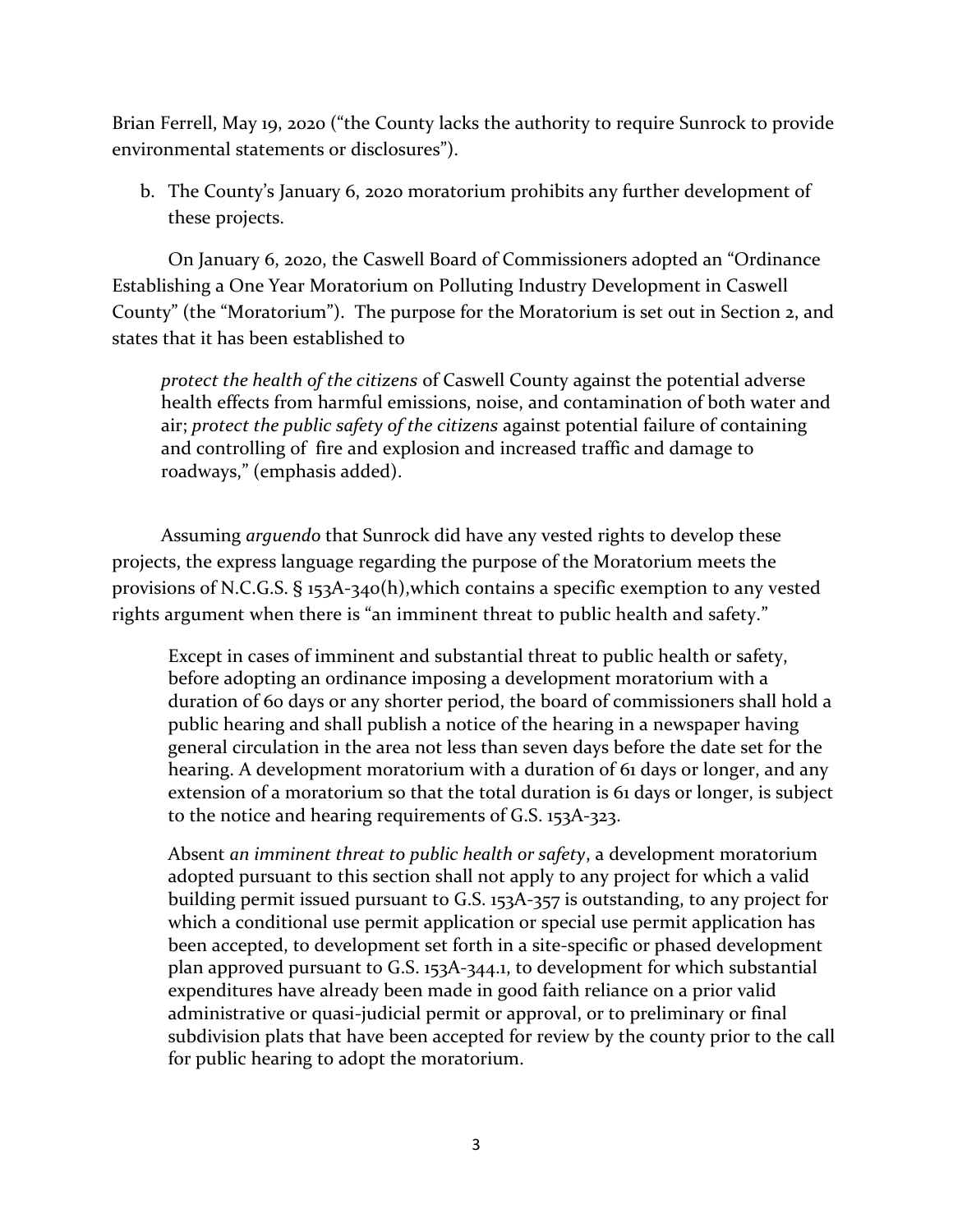Our clients have provided substantial evidence to the County regarding the imminent public health and safety risks the development of these projects presents, particularly for the elderly, African American, and low wealth residents who live immediately adjacent to the proposed site. In addition, the County Health Department recently sent a letter to the state Department of Environmental Quality asking it to delay its hearing and public comment on the permit for this project, noting that it needed time and additional assistance to in conducting an assessment of the potential health risks from the development and operation of these facilities (see attachment A). The Health Department's request is consistent with the language and purpose of the Moratorium, which is to give the County more time to assess the imminent risks to public health and safety these projects may present. The County has reasonably determined that additional time is needed to evaluate the presence and impact of polluting industries, because of the potential threat to public health and safety they present. Therefore even if Sunrock had met the standard to claim a vested rights exemption to a development moratorium generally, it would not apply here.<sup>3</sup>

It should also be noted that most of the cases cited by Sunrock in its letters are related to zoning changes. Sunrock cites *Finch v. City of Durham* to support the claim that they obtained vested rights even without local approval if there is no zoning. That is not what the opinion in that case actually reflects however. The N.C. Supreme Court upheld the city's actions and ruled against the property owners' vested rights claim, noting that

Plaintiffs had neither obtained a building permit, nor begun actual construction in good faith reliance on the existing zone. Plaintiffs therefore had acquired no vested right to go forward with the proposed motel development. In view of the preliminary stage of the proposed development and the timing of plaintiffs' acquisition of the property, the action was not so

<sup>3</sup> In *Davidson Cty. Broad., Inc. v. Rowan Cty. Bd. of Comm'rs,* 186 N.C. App. 81, 92,649 S.E.2d 904, 913 (2007), the Court of Appeals affirmed the denial of a conditional use permit for a radio tower based on evidence of a potential threat to public health. In reviewing the whole record, the Court said "Although Petitioners did present evidence from which the Board could have found that the tower would not pose an unreasonable or unjustifiable safety hazard, there was also substantial evidence to support the Board's findings that the tower would be a safety hazard." Similarly, there is substantial evidence in this matter to support the conclusion of the Board of Commissioners that polluting industries—and these projects in particular—present an imminent threat to public health and safety.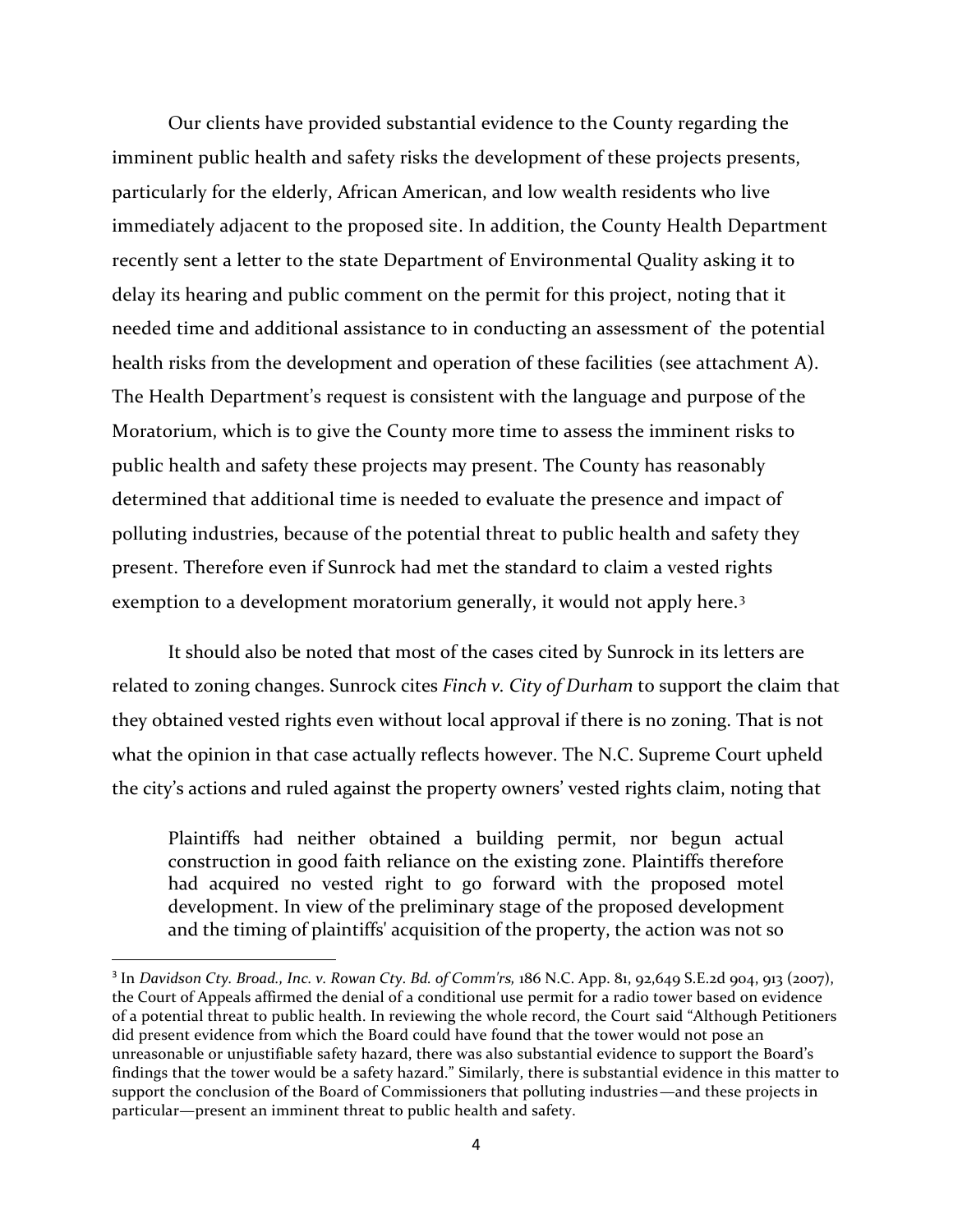arbitrary, capricious or unreasonable, as applied to them, as to require its invalidation on that basis.

*Id.,* at 373, 384 S.E.2d at 20. The Court concluded with this quote from *In Re Appeal of Parker,* 214 N.C. 51, 59, 197 S.E. 706, 709 (1938):

When the most that can be said against [zoning] ordinances is that whether it was an unreasonable, arbitrary or unequal exercise of power is fairly debatable, the courts will not interfere. In such circumstances the settled rule seems to be that the court will not substitute its judgment for that of the legislative body charged with the primary duty and responsibility of determining whether its action is in the interest of the public health, safety, morals, or general welfare.

Sunrock cannot establish either a statutory or common law claim of vested rights to proceed with these projects because it has failed to comply with the Environmental Impact Ordinance (the relevant local land use planning ordinance in this case) or acted in good faith reliance on a valid governmental approval. Additionally, because the Moratorium as adopted expressly addresses imminent threats to public health and safety, any vested rights exception to its provisions would not apply.

#### **4. Is the EI ordinance legal, and can it be used to deny projects?**

It seems clear from that the EI ordinance is "legal" under Chapter 153A-4 and the NC Environmental Policy Act, G.S. 113A-1 et seq. Counties clearly have authority to create and enforce environmental protection and other land use ordinances, and that authority includes consideration and regulation of health impacts, noise and traffic-related criteria. Additionally, the Ordinances Enforcement section states that "Construction or installation of any major development project shall not commence until subsequent to the filing of a FONSI or acceptance of the final EIS by the board of commissioners." (Sec. 14-71).While the preceding sections of the ordinance focus on process, public disclosure and input, the "Purpose" section supports the argument that the County can deny development projects pursuant to the ordinance:

## ARTICLE III. - ENVIRONMENTAL IMPACT ORDINANCE Sec. 14-66. - Purpose; intent

The intent of this article is to provide *a mechanism for full disclosure of anticipated impacts of developments* and *to make such information publicly available so that citizens of the county may have input into developmental issues before they become moot*. More specifically, it is the intent of this article to require the preparation and evaluation of environmental impact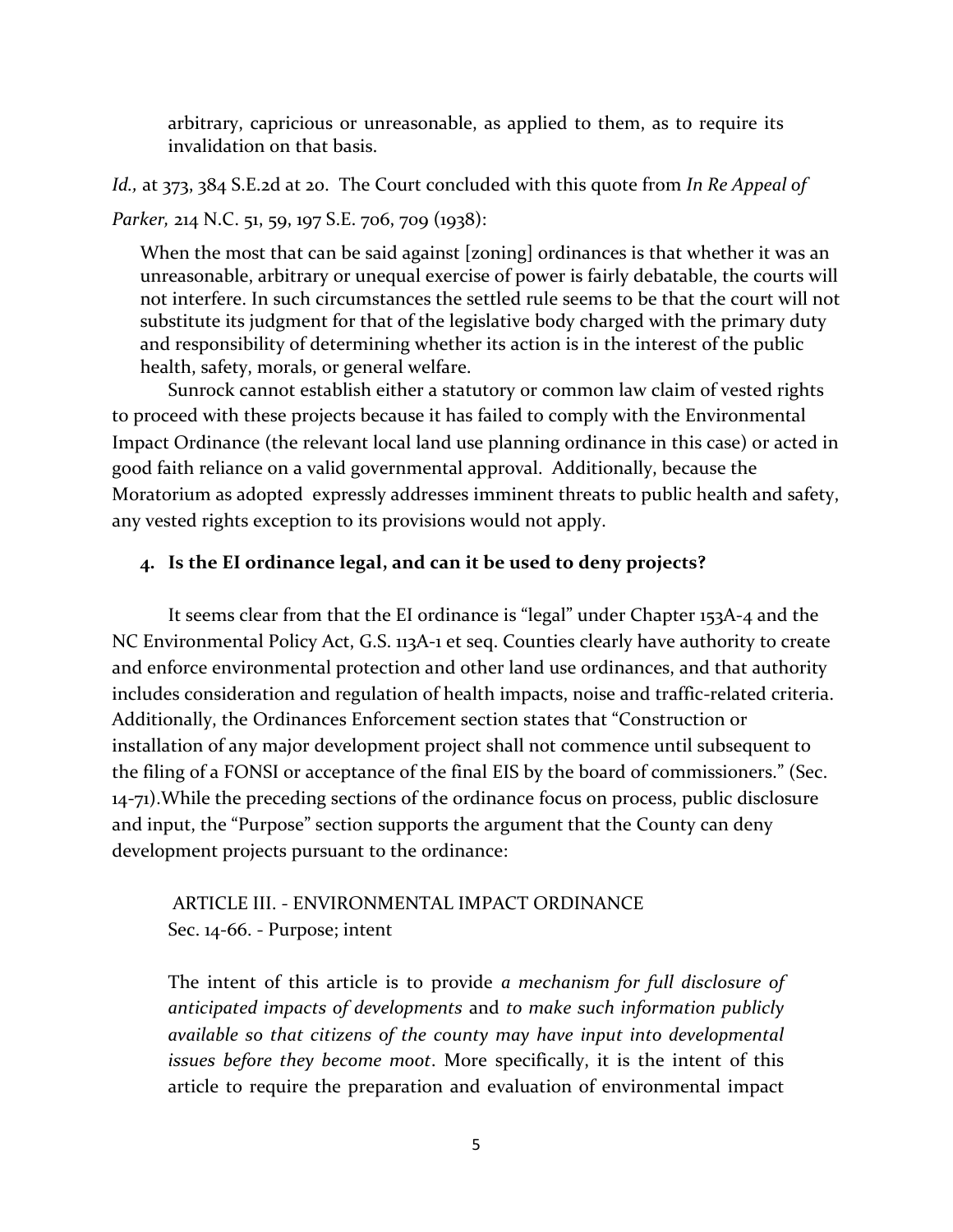documents for projects that either require certain state permits or require a local land use permit for development within environmentally sensitive areas, as provided in section 14-68.

The EIS acceptance (completion and compliance with all provisions of Sec. 14-70), public hearing, and ultimate County assessment and determination of compliance with local development standards are the key elements. The word "moot" would not be used unless the County has authority under the ordinance to delay, work with developers to revise or modify, or deny projects which the citizens have had input on and oppose. Importantly, §14-68(c) makes clear that the county can require an EIS even if a federal or state agency has issued a FONSI:

The county may require preparation of an EIS pursuant to subsection (c) of this section, notwithstanding a FONSI on the part of federal or state agencies.

Additionally, the General Assembly has determined that local legislative policymaking should be given a broad construction. *See* N.C.G.S. §153A-4 ("It is the policy of the General Assembly that the counties of this State should have adequate authority to exercise the powers, rights, duties, functions, privileges, and immunities conferred upon them by law. To this end, the provisions of this Chapter and of local acts shall be broadly construed and grants of power shall be construed to include any powers that are reasonably expedient to the exercise of the power.") The power to deny projects that do not comply with the provisions of the Environmental Impact Ordinance is "reasonably expedient" to the exercise of the County's power under Chapters 113A and 153A to protect the health and safety of residents.

## **5. Are there policy arguments that should be considered in light of absence of zoning?**

The County should consider the intent and spirit of N.C. Gen. Stat. § 143-215.108(f). While the specific language of the statute refers to compliance with a local "zoning or subdivision ordinance," it is clear from the context (and the express requirements for the local government "to make a determination" that the proposed facility complies with local land use ordinances) that the agency's permitting process is supposed to work in conjunction with, *not supersede,* local legislative policymaking. To hold otherwise would allow industries to subvert local land use regulation entirely, and the ability of residents to hold local elected officials accountable to protect the health, safety and welfare of the communities they represent. The statute also states "This subsection shall not be construed to affect the validity of any lawfully adopted franchise, local zoning,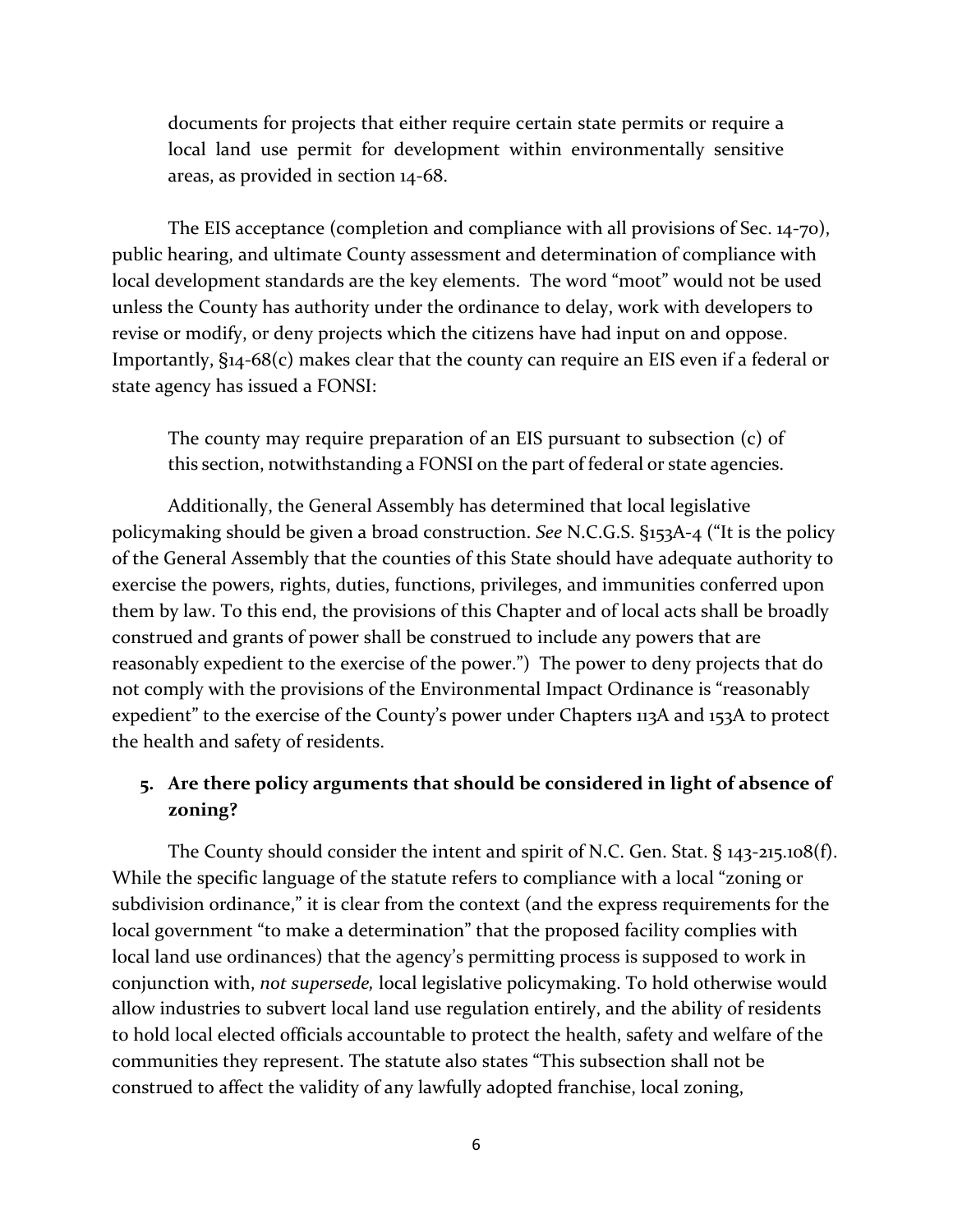subdivision, or land-use planning ordinance or to affect the responsibility of any person to comply with any lawfully adopted franchise, local zoning, subdivision, or land-use planning ordinance." The list demonstrates that the provisions of the state are not narrowly limited to traditional zoning ordinances. The County's Environmental Impact Ordinance is, by its express terms and intent, a land use planning ordinance, and therefore its provisions must be respected in the permitting process.

Additionally, as noted above, the General Assembly has determined that local legislative policymaking should be given a broad construction. *See* N.C.G.S. §153A-4. To limit the scope of § 143-215.108(f) solely to local zoning undermines this established public policy and the local control of land use planning and development for the many communities across the state that do not have zoning ordinances. While Sunrock did seek and receive notice from Caswell County that it would comply with zoning regulations, this means little with regard to protecting nearby residents since Caswell County has no zoning ordinance. However, the County has taken measures to protect its residents for environmentally adverse industrial development through its Environmental Impact Ordinance.

Under that Ordinance, Caswell County required Sunrock to submit Environmental Assessment Applications for both the proposed asphalt and concrete plant as well as the Prospect Hill quarry operation, and rejected those applications as failing to meet the requirements of the Ordinance. *See* Sec. 14-69(b)(1). At the end of last year and in response to residents' outcry against Sunrock's planned operations, the County issued a moratorium on industrial developments in the unzoned areas of the County.

On March 11, 2020, Sunrock submitted to Caswell County documents it entitled "Environmental Impact Statement" (EIS) consisting of the same documents it provided to DAQ as part of its Air Permit application. That submission fails to meet the very clearly technical requirements under § 14-70 of the Ordinance. The County has not approved that EIS, nor has it held the required public hearing. *See* § 14-69(b)(4).<sup>4</sup> The express and mandatory terms of  $\S$  143-215.108(f) regarding compliance with local ordinances -- "The Commission *shall* not act upon an application for a permit under this section until it has received a determination from each local government" (emphasis added) -- is sufficient justification to stop the permit process until each of the provisions of the ordinance have been fully met. That is, until an EIS that complies with the Ordinance has been accepted

<sup>4</sup> Available at

 $\overline{\phantom{a}}$ 

[https://library.municode.com/nc/caswell\\_county/codes/code\\_of\\_ordinances?nodeId=CD\\_ORD\\_CH14EN\\_A](https://library.municode.com/nc/caswell_county/codes/code_of_ordinances?nodeId=CD_ORD_CH14EN_ARTIIIENIMOR) **[RTIIIENIMOR](https://library.municode.com/nc/caswell_county/codes/code_of_ordinances?nodeId=CD_ORD_CH14EN_ARTIIIENIMOR)**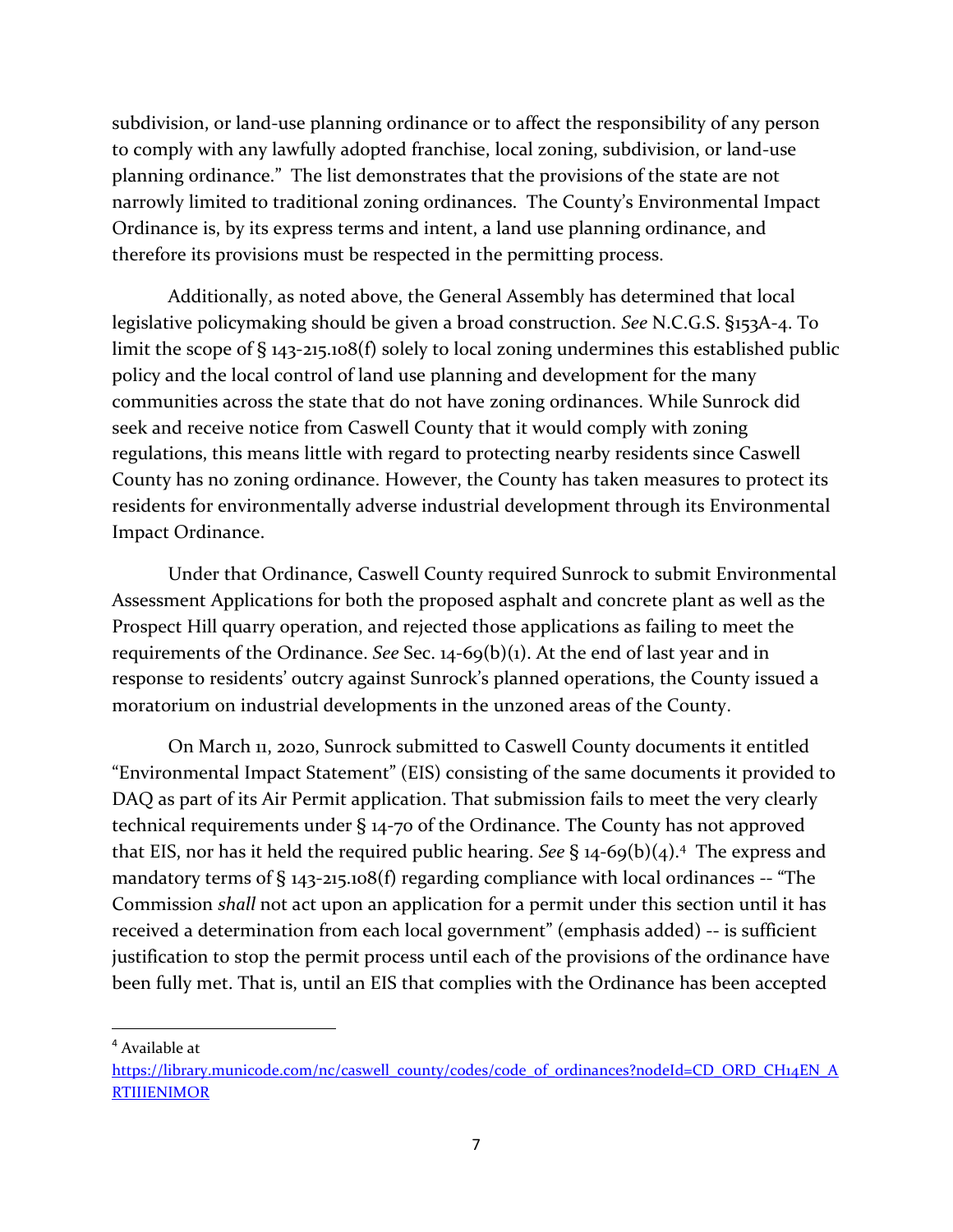by the planning department, the notice and comment period takes place received, and a public hearing on the EIS is held and there is a determination of compliance "with specific development standards." Sec. 14-79 (b).

The Ordinance's specific and detailed requirements undermine Sunrock's claim that it is pre-empted by N.C.G.S.  $\S$  113A-8(b) ("Any ordinance adopted pursuant to this section shall exempt those major development projects for which a detailed statement of the environmental impact of the project or a functionally equivalent permitting process is required by federal or State law, regulation, or rule."). It is clear from the express language in § 14-70 that neither the State nor the federal air quality permitting requirements are "functionally equivalent" to what the County ordinance requires.

Sec. 14-70 sets out the technical requirements of the EIS. It must include a description of all environmental consequences of the project, including direct and indirect effects and significance; and an assessment of impacts on land resources, air quality. Water resources, biological resources, loss of wildlife habitat and affected species, human health, noise and traffic. The EIS must also include a comprehensive assessment of alternatives and mitigation measures for these impacts. These specific elements of the EIS, which the local government has determined are necessary for it to effectively evaluate the potential harms to the health and safety of its residents, are unique to the Ordinance are cannot pre preempted by the more limited permitting assessments of the State or federal approving agencies.